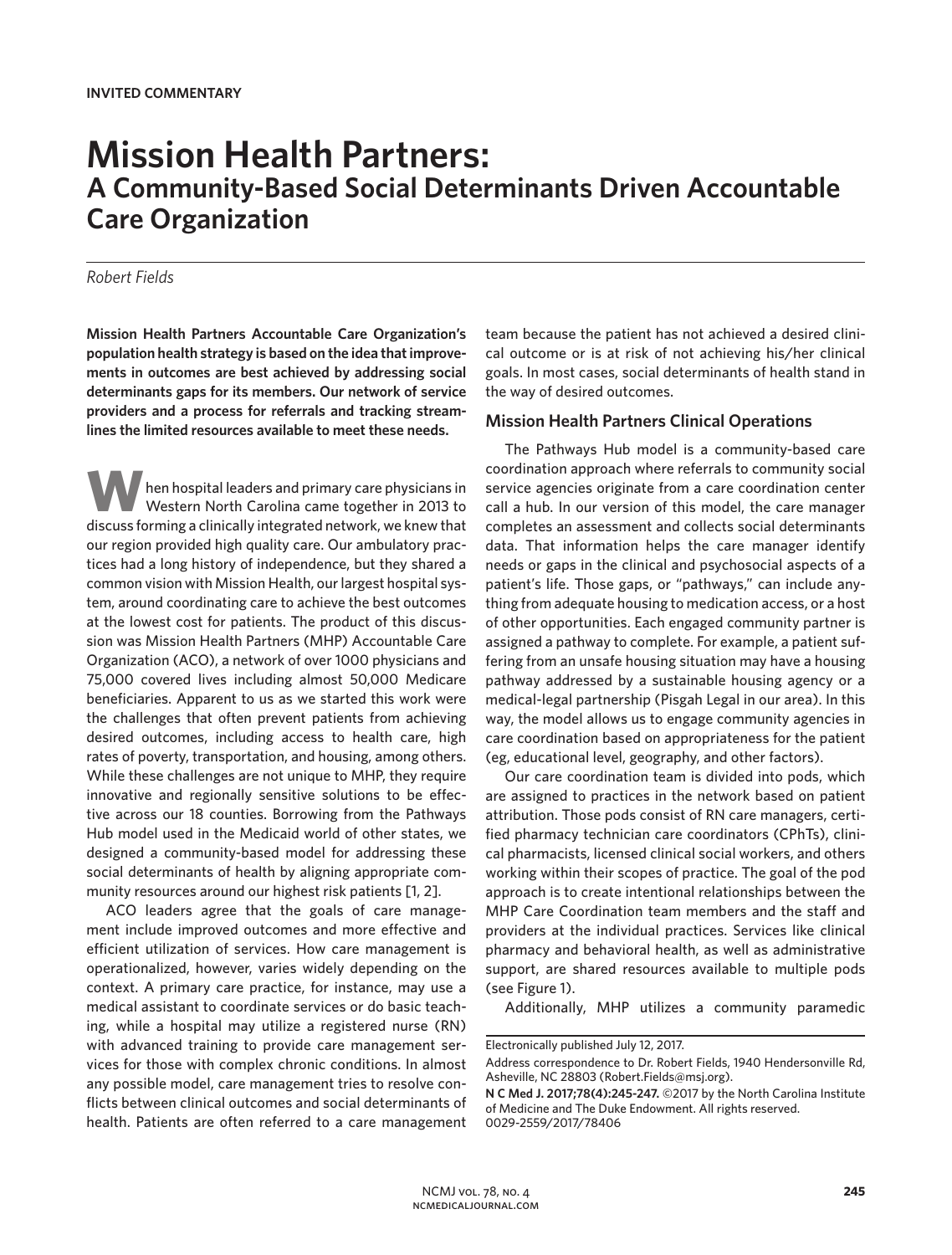*Blenco sidebar*

program (Caramedics) to perform various services in the home. Recently, Caramedics has engaged with the Asheville-Buncombe Institute for Parity Achievement to provide trained community health worker services in our

highest risk ZIP codes. Both of these groups receive referrals via the hub model.

Even with this talented and multidisciplinary team, it was crucial to include other community partners given